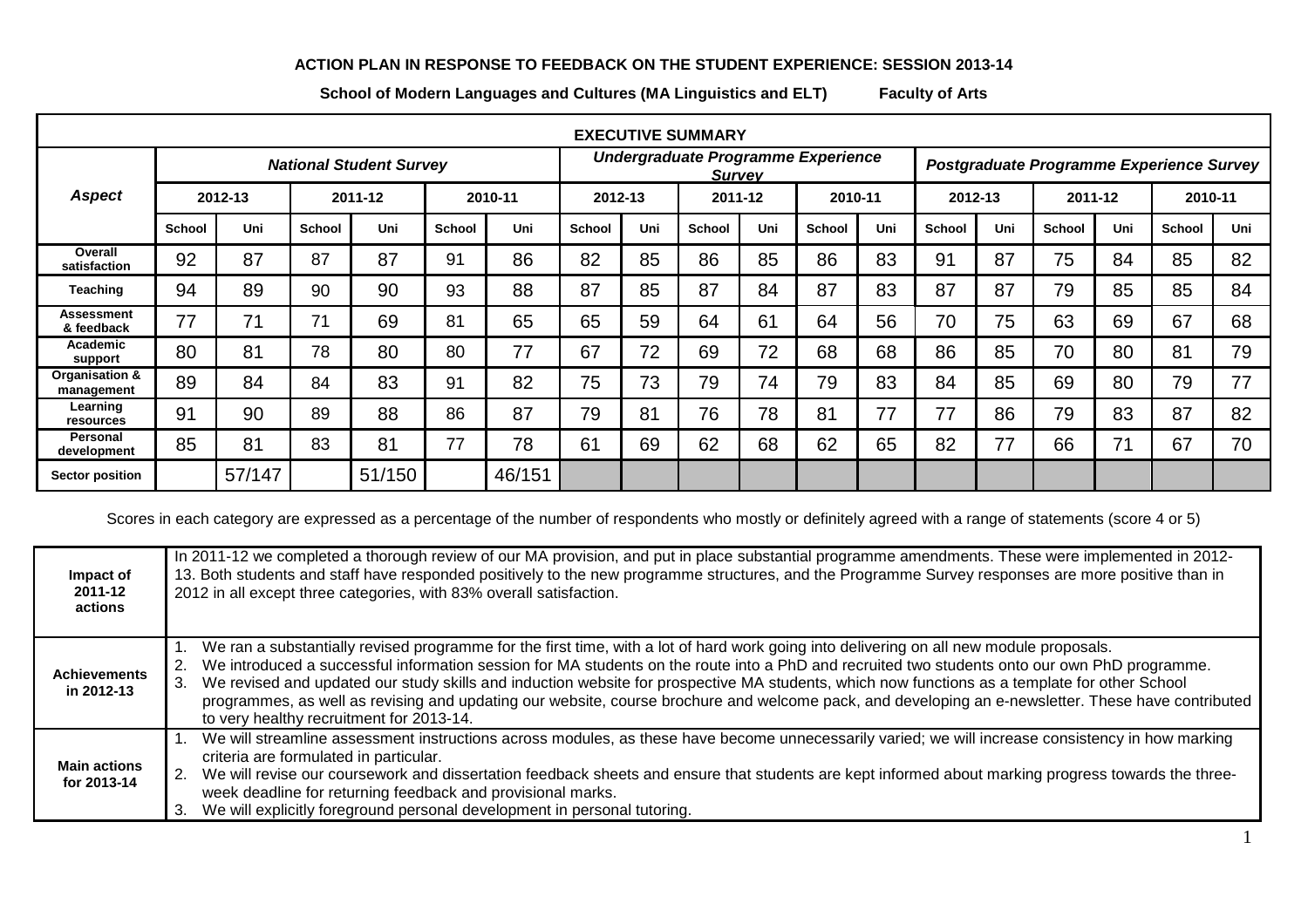|                                                                                  | We will revise the content of Academic skills in linguistics and Research methods in linguistics to improve our provision of reading, writing and<br>4.<br>quantitative analysis training.                                                                                                                                                     |
|----------------------------------------------------------------------------------|------------------------------------------------------------------------------------------------------------------------------------------------------------------------------------------------------------------------------------------------------------------------------------------------------------------------------------------------|
| Summary of<br>student<br>involvement in<br>the production of<br>this Action Plan | Last year's Action Plan was discussed in detail with the Course Rep, and several students contributed directly to Achievement 3. Main Actions 1 and 2<br>directly address points raised by students in end-of-programme meetings. This Action Plan will be discussed with the current cohort through the<br>postgraduate Student: Staff Forum. |

## **ACTION PLAN IN RESPONSE TO FEEDBACK ON THE STUDENT EXPERIENCE: SESSION 2013-14**

| <b>Faculty of Arts</b><br>School of Modern Languages and Cultures (MA Linguistics and ELT) |                                                                                                                                                                                                                                                                                                   |                                                                                                                             |                                                                                                                                                                                                                                                                                                                                                                                  |  |  |  |  |
|--------------------------------------------------------------------------------------------|---------------------------------------------------------------------------------------------------------------------------------------------------------------------------------------------------------------------------------------------------------------------------------------------------|-----------------------------------------------------------------------------------------------------------------------------|----------------------------------------------------------------------------------------------------------------------------------------------------------------------------------------------------------------------------------------------------------------------------------------------------------------------------------------------------------------------------------|--|--|--|--|
| <b>Aspect</b>                                                                              | Progress with actions in response to 2011-12<br>feedback and indication of impact                                                                                                                                                                                                                 | Issues raised in 2012-13 feedback                                                                                           | Planned response in 2013-14                                                                                                                                                                                                                                                                                                                                                      |  |  |  |  |
| Overall<br>satisfaction                                                                    | No specific actions were proposed in this category<br>in the previous Action Plan.                                                                                                                                                                                                                | Despite a drop of 2%, the overall response in this<br>category (88%) remains close to the University<br>average.            | We will run the programme without substantial<br>changes, apart from those listed below. A main<br>aim will be to increase coherence across<br>modules, in particular in relation of assessment<br>and feedback.                                                                                                                                                                 |  |  |  |  |
| <b>Teaching</b>                                                                            | We proposed to bring in dissertation preparation<br>earlier in the programme, across modules. We are<br>pleased with the improvement (by 23%) of the<br>Programme Survey response.                                                                                                                | None: 94% satisfaction, which is above University<br>average.                                                               | We plan to revise the content of Academic skills in<br>linguistics and Research methods in linguistics to<br>improve our provision of reading, writing and<br>quantitative analysis training, and make all<br>students feel well-prepared for undertaking the<br>dissertation.                                                                                                   |  |  |  |  |
| <b>Assessment</b><br>and feedback                                                          | We planned to continue efforts to provide timely<br>and informative feedback on assessed work, and<br>follow School guidance on providing marking<br>criteria as part of assignment instructions. We did<br>both, and are pleased by the improvement (by<br>9%) of the Programme Survey response. | The overall response in this category (83%) is<br>above University average, although there remains<br>room for improvement. | We will streamline assessment instructions across<br>modules, among other things increasing<br>consistency in how marking criteria are<br>formulated. We will revise our coursework and<br>dissertation feedback sheets and ensure that<br>students are kept informed about marking<br>progress towards the three-week deadline for<br>returning feedback and provisional marks. |  |  |  |  |
| Academic<br>support                                                                        | No specific actions were proposed in this category<br>in the previous Action Plan. We are pleased with<br>the further improvement (by 10%) of the<br>Programme Survey response.                                                                                                                   | None: 100% satisfaction.                                                                                                    | We will continue to offer consultation hours and<br>strive to respond to student queries quickly. While<br>experience of dissertation supervision is bound to<br>vary between students, we will offer an additional<br>personal tutor meeting in the course of July to                                                                                                           |  |  |  |  |